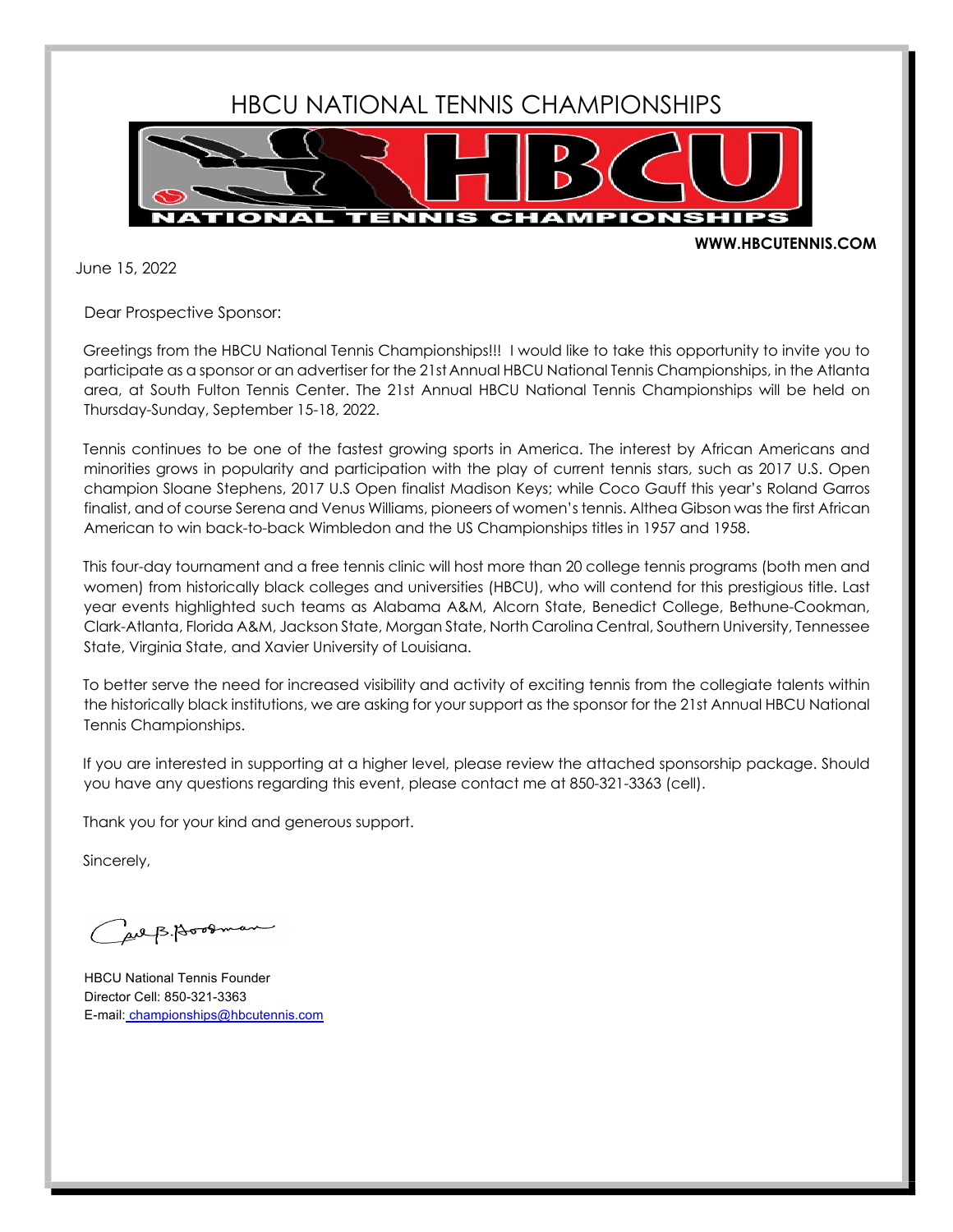#### **Sponsor Overview**

The purpose of the 21st Annual HBCU National Tennis Championships is to raise funds and scholarships for students attending our historical black colleges and universities (HBCU). We will be continuing our mission to help as many collegiate tennis players as possible from the stress of school expenses. A percentage of our proceeds will be used to provide scholarships back to each tennis program that participates in the tournament.

We plan to increase the number of participants and activities next year and in the years to come in order to make this a growing social and family event in Atlanta. We have already begun contacting media sources in Atlanta and intend to fully publicize this event throughout the city. The success of our HBCU tournament demonstrates the value HBCU tennis has throughout the nation through uplifting our young players to continue to diversify the sport and the ability to capitalize on the popularity of the game.

We believe our sponsors are essential to the success of our HBCU tournament. As such, it is our promise to provide you with the best advertising and branding opportunities possible for your business before, during, and after the tournament. There are various levels of sponsorship designed to benefit your company and the consumers you wish to target. Since each sponsor presents a different service or product, each sponsorship package is customized to suit your needs. We invite you to become a sponsor of the 21st Annual HBCU National Tennis Championships and to reap the benefits of directly reaching hundreds of your target consumers.

Each package includes the opportunity to promote your brand to key consumers using various outlets including onsite PR activities, direct consumer interaction, product placement and sampling, on-site signage, high visibility booth space, sponsored activities or zones, print, and online advertising. These packages will be sold on a first-come, firstserved basis. We are convinced your participation as a sponsor will be a mutually beneficial and a worthwhile effort. We look forward to working with you and your team to enhance your business potential.

### **Why you should participate**

To demonstrate the importance of delivering strong, key messages that stick with consumers. Helping you build brand recognition and loyalty before, during, and after the championship by offering the following benefits:

## **Customization**

We offer customized sponsorship packages that will enhance your brand to consumers in more relevant ways than just logo placement. This approach ensures both a successful event for our attendees and direct target marketing for your brand.

### **Broad Appeal**

The uniqueness of this tennis tournament is the direct exposure to a broad market directly within your target audiences; this gives you the opportunity to reach multiple demographics in one setting.

### **Marketing Overview**

The HBCU Tennis tournament will provide you with a diverse and strategic marketing campaign that will target college students, families and spectators of all demographics and will extend branding opportunities for your company. Below is just a sample of the opportunities we can provide to broaden your market reach. These strategies can be customized to meet your specific needs.

- Direct Consumer **Interaction**
- Booth Space
- Product Sampling **Opportunities**
- Public Relations/Media
- Social Networking
- Logo placement on website, program, signage, and more
- Areas or Zones branded with your logo
- Product and Logo Placement
- Branding on Official Souvenir Bags (reusable)
- Prime banner placement on-site
- Door and Grand Prize Drawing